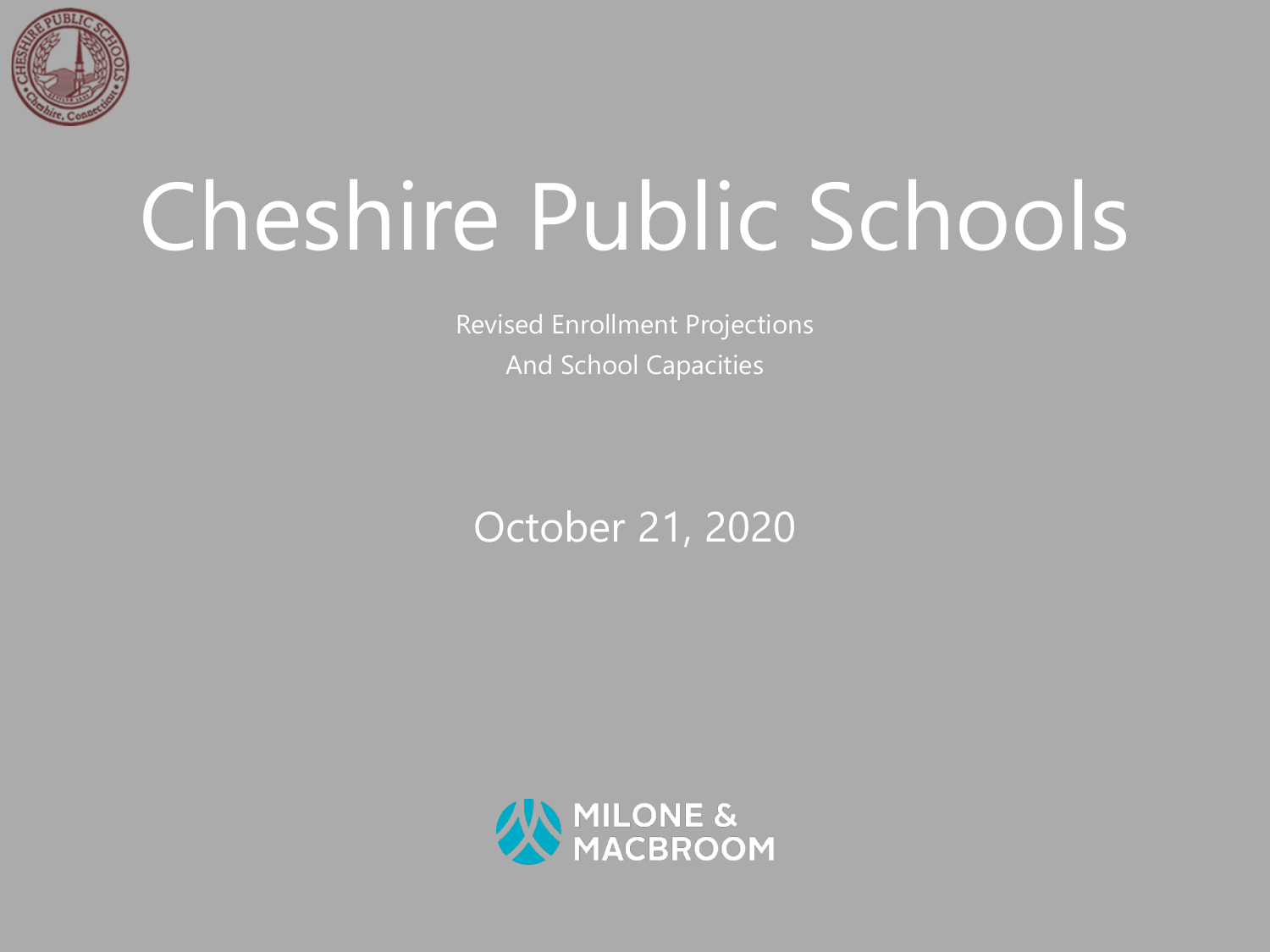

# **Contents**

- § Projections Recap
- **School Capacity and Utilization**

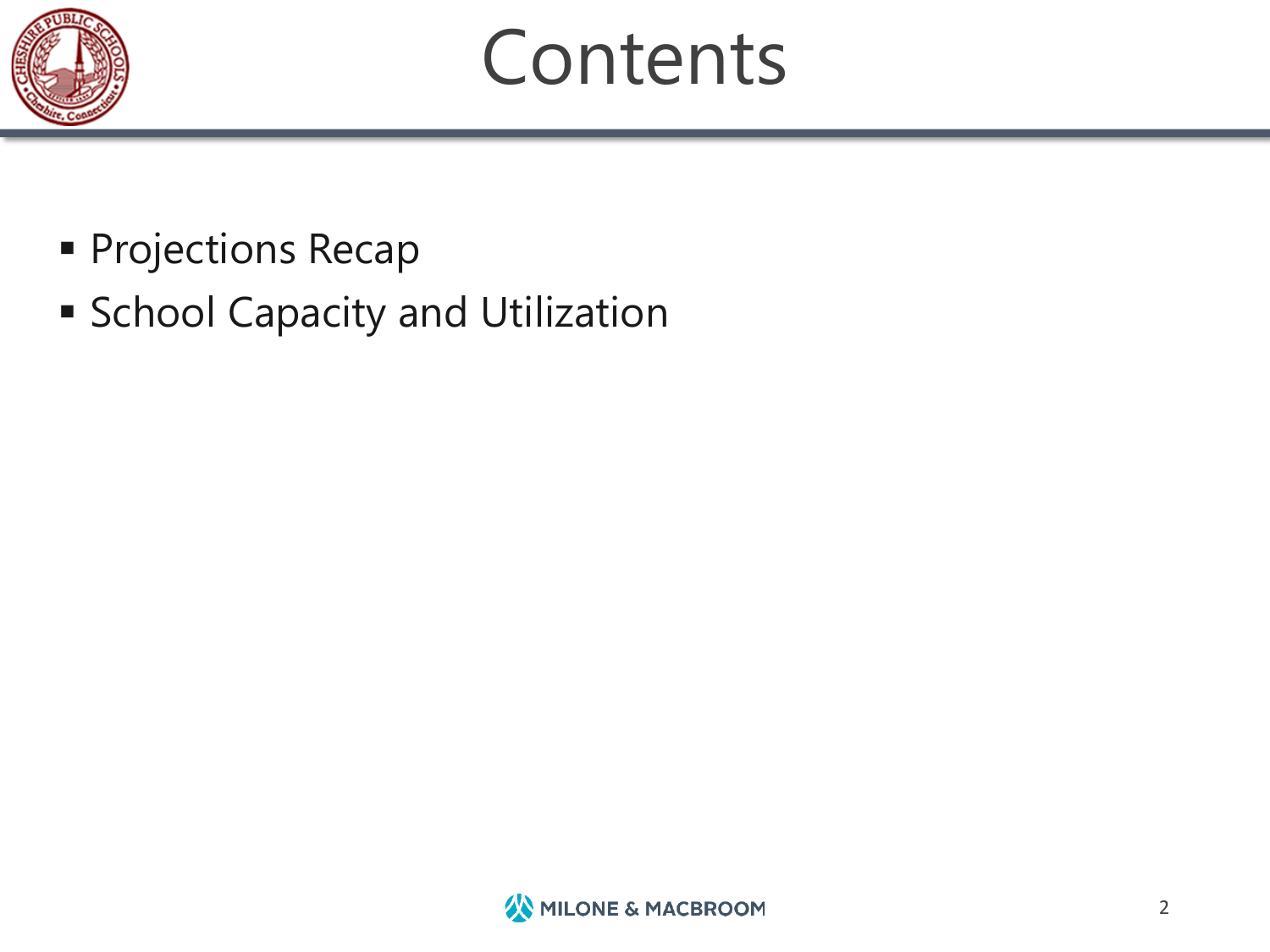

#### Enrollment Trends: District



District Enrollment Trends (PK-12) from 2009-10 to 2020-21

*Source: EdSight and CPS for 2020-21*

- § Updated 2020-21 numbers
- § Despite pandemic, many similar patterns in enrollment trends

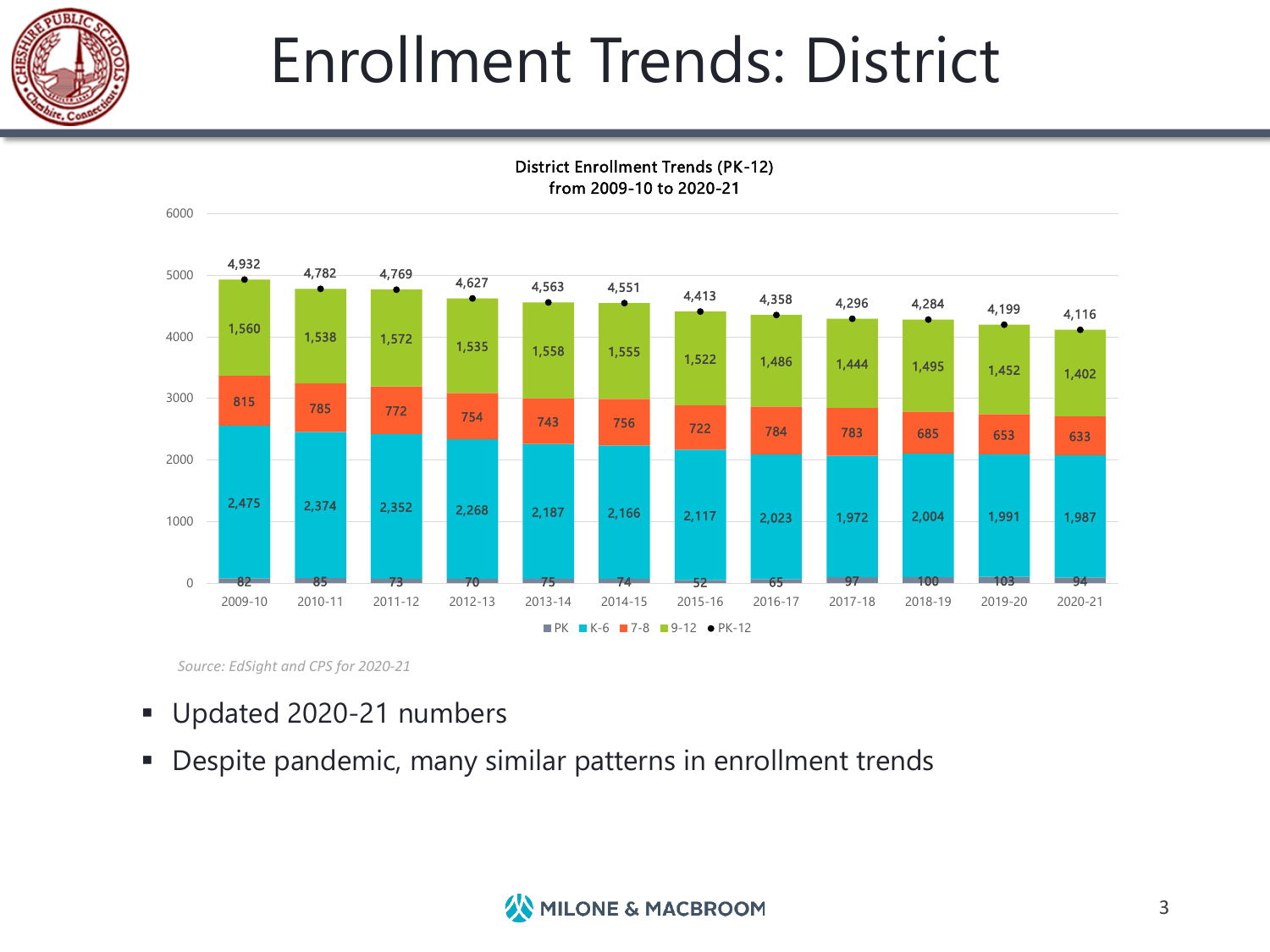

### Enrollment Trends: Elementary

Elementary School Enrollment



2014-15 to 2020-21

Doolittle grades 1-6; Chapman, Highland, Norton grades K-6; Darcey grades PK-K 2020-21 data is estimated as of September 2020, and includes an assumed 100 PK at Darcey

- § Pre-pandemic, elementary school enrollments had declined by 165 students or 7% between 2014-15 and 2019-20
	- Above numbers do not reflect autism program at Highland or Bridges program at Doolittle
	- Enrollment at Chapman and Doolittle decreased most significantly by 10% and 13% respectively
	- § Enrollment at Highland and Norton decreased by 6% and 7% respectively
	- **■** Increase in PreK largely responsible for growth at Darcey, down this year (delayed enrollment, home-schooling or private schooling of youngest cohorts seen around the state this year)

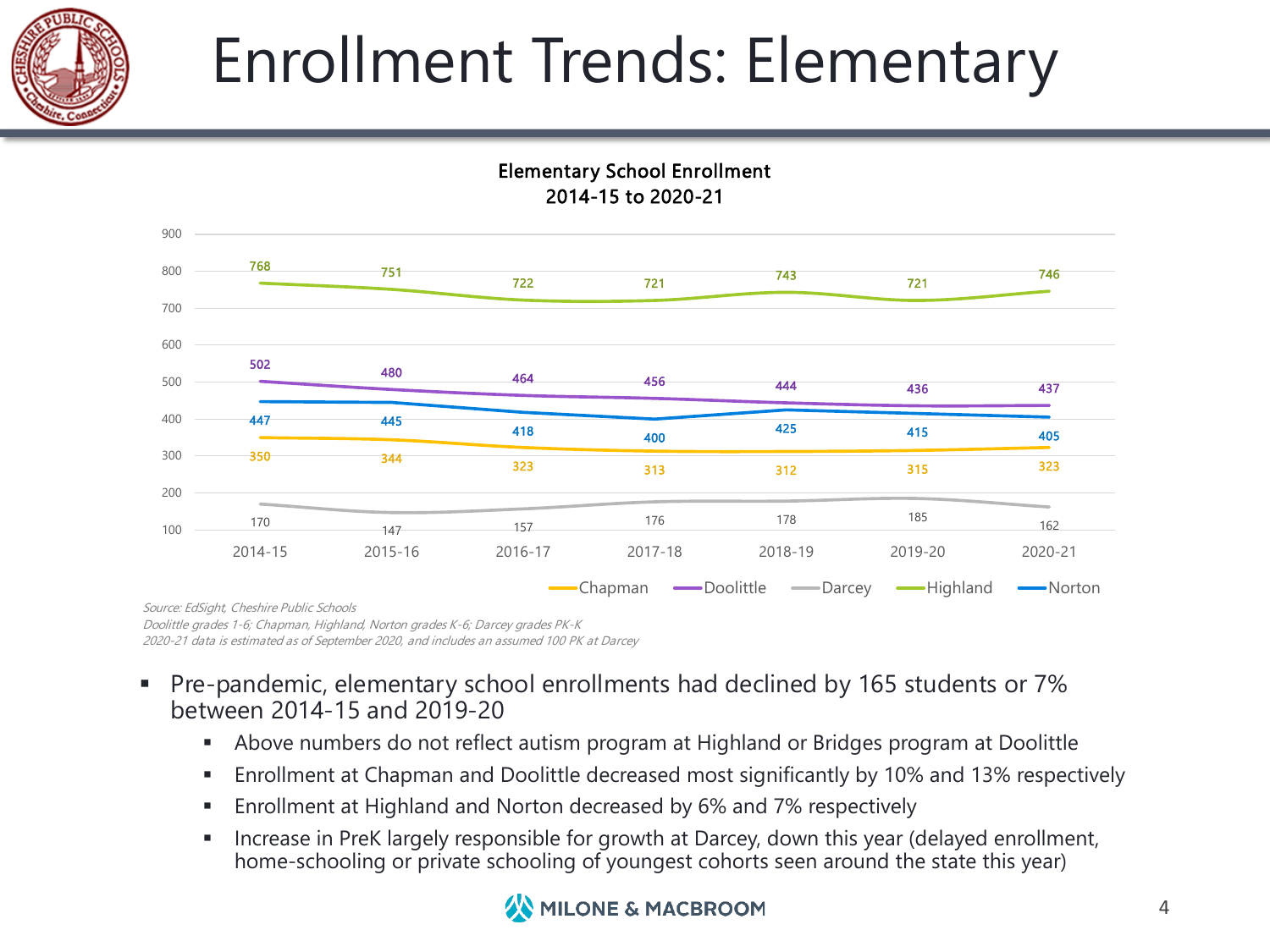

# Persistency Ratios

|            | Kindergarten through 12th Grade Persistency Ratios by School Year 2005-06 to 2020-21 |        |         |         |         |         |        |         |         |         |          |           |           |                             |
|------------|--------------------------------------------------------------------------------------|--------|---------|---------|---------|---------|--------|---------|---------|---------|----------|-----------|-----------|-----------------------------|
| Year       | <b>Birth-K</b>                                                                       | $K-1$  | $1 - 2$ | $2 - 3$ | $3 - 4$ | $4 - 5$ | $5-6$  | $6 - 7$ | $7 - 8$ | $8 - 9$ | $9 - 10$ | $10 - 11$ | $11 - 12$ | Est. of<br><b>Migration</b> |
| 2005-06    | 1.0423                                                                               | 1.1465 | 1.0162  | 1.0314  | 0.9950  | 1.0213  | 1.0248 | 0.9948  | 1.0092  | 0.9853  | 1.0094   | 0.9824    | 0.9976    | 1.31%                       |
| 2006-07    | 1.0226                                                                               | 1.1182 | 1.0111  | 1.0212  | 1.0127  | 1.0303  | 1.0286 | 1.0387  | 1.0209  | 0.9498  | 1.0000   | 1.0140    | 1.0179    | 2.37%                       |
| 2007-08    | 1.1429                                                                               | 1.1104 | 1.0272  | 1.0110  | 1.0052  | 1.0000  | 1.0172 | 1.0025  | 0.9977  | 0.9718  | 1.0048   | 1.0075    | 0.9816    | 0.81%                       |
| 2008-09    | 1.0909                                                                               | 1.1655 | 0.9886  | 0.9882  | 1.0326  | 0.9948  | 0.9900 | 1.0048  | 1.0126  | 0.9790  | 1.0000   | 0.9761    | 0.9752    | 0.19%                       |
| 2009-10    | 1.1513                                                                               | 1.1400 | 1.0377  | 1.0230  | 1.0238  | 1.0105  | 0.9844 | 1.0127  | 0.9952  | 0.9501  | 0.9833   | 0.9683    | 0.9804    | 1.15%                       |
| 2010-11    | 1.0238                                                                               | 1.1090 | 1.0088  | 0.9721  | 0.9831  | 0.9855  | 1.0104 | 1.0026  | 1.0125  | 0.9108  | 0.9790   | 1.0000    | 1.0218    | $-0.31%$                    |
| 2011-12    | 1.1385                                                                               | 1.2481 | 1.0434  | 1.0029  | 1.0316  | 1.0229  | 1.0118 | 0.9923  | 1.0184  | 0.9802  | 1.0212   | 1.0107    | 1.0000    | 1.72%                       |
| 2012-13    | 1.0679                                                                               | 1.0380 | 0.9938  | 1.0194  | 1.0173  | 0.9749  | 1.0307 | 1.0321  | 1.0390  | 0.9819  | 1.0000   | 0.9922    | 0.9947    | 1.58%                       |
| 2013-14    | 1.0534                                                                               | 1.1483 | 1.0110  | 1.0563  | 1.0326  | 1.0170  | 0.9914 | 1.0515  | 1.0028  | 0.9900  | 0.9947   | 1.0076    | 1.0026    | 2.35%                       |
| 2014-15    | 0.9703                                                                               | 1.1290 | 1.0443  | 1.0761  | 1.0355  | 1.0289  | 1.0363 | 1.0288  | 1.0284  | 0.9887  | 1.0404   | 0.9894    | 1.0450    | 3.82%                       |
| 2015-16    | 1.4130                                                                               | 1.1004 | 1.0490  | 1.0495  | 1.0135  | 1.0086  | 1.0153 | 0.9811  | 1.0028  | 0.9599  | 0.9915   | 0.9709    | 1.0455    | 1.44%                       |
| 2016-17    | 1.4094                                                                               | 1.0346 | 1.0794  | 1.0233  | 1.0471  | 1.0199  | 1.0198 | 1.0327  | 1.0275  | 0.9609  | 0.9974   | 0.9971    | 1.0325    | 3.42%                       |
| 2017-18    | 1.5671                                                                               | 1.0415 | 1.0520  | 1.0000  | 1.0608  | 1.0257  | 1.0130 | 1.0139  | 1.0195  | 0.9599  | 0.9971   | 0.9921    | 1.0461    | 2.51%                       |
| 2018-19    | 1.4699                                                                               | 1.0739 | 1.0438  | 1.0318  | 1.0441  | 1.0430  | 1.0345 | 1.0129  | 1.0137  | 0.9211  | 1.0167   | 1.0146    | 1.0475    | 3.08%                       |
| 2019-20    | 1.4474                                                                               | 1.0743 | 1.0362  | 1.0382  | 0.9966  | 0.9930  | 1.0172 | 1.0121  | 1.0127  | 0.9351  | 0.9922   | 0.9945    | 1.0374    | 1.46%                       |
| 2020-21    | 1.5833                                                                               | 1.0073 | 1.0277  | 1.0350  | 1.0221  | 1.0103  | 0.9894 | 1.0068  | 1.0030  | 0.9655  | 0.9624   | 0.9974    | 1.0468    | 1.32%                       |
| 10-Year    | 1.2561                                                                               | 1.0997 | 1.0362  | 1.0270  | 1.0262  | 1.0119  | 1.0180 | 1.0160  | 1.0177  | 0.9589  | 1.0030   | 0.9969    | 1.0273    |                             |
| 5-Year     | 1.4614                                                                               | 1.0649 | 1.0521  | 1.0286  | 1.0324  | 1.0180  | 1.0200 | 1.0105  | 1.0152  | 0.9474  | 0.9990   | 0.9938    | 1.0418    |                             |
| 4-Year     | 1.4735                                                                               | 1.0561 | 1.0529  | 1.0233  | 1.0372  | 1.0204  | 1.0211 | 1.0179  | 1.0184  | 0.9443  | 1.0009   | 0.9996    | 1.0409    |                             |
| 3-Year     | 1.4948                                                                               | 1.0632 | 1.0440  | 1.0233  | 1.0338  | 1.0206  | 1.0216 | 1.0130  | 1.0153  | 0.9387  | 1.0020   | 1.0004    | 1.0437    |                             |
| 3-Year Wgt | 1.4749                                                                               | 1.0687 | 1.0414  | 1.0297  | 1.0231  | 1.0151  | 1.0223 | 1.0127  | 1.0142  | 0.9346  | 1.0012   | 1.0008    | 1.0422    |                             |

- 2020-21 persistency ratios not too far from 2019-20
- § Especially strong Birth-K ratio

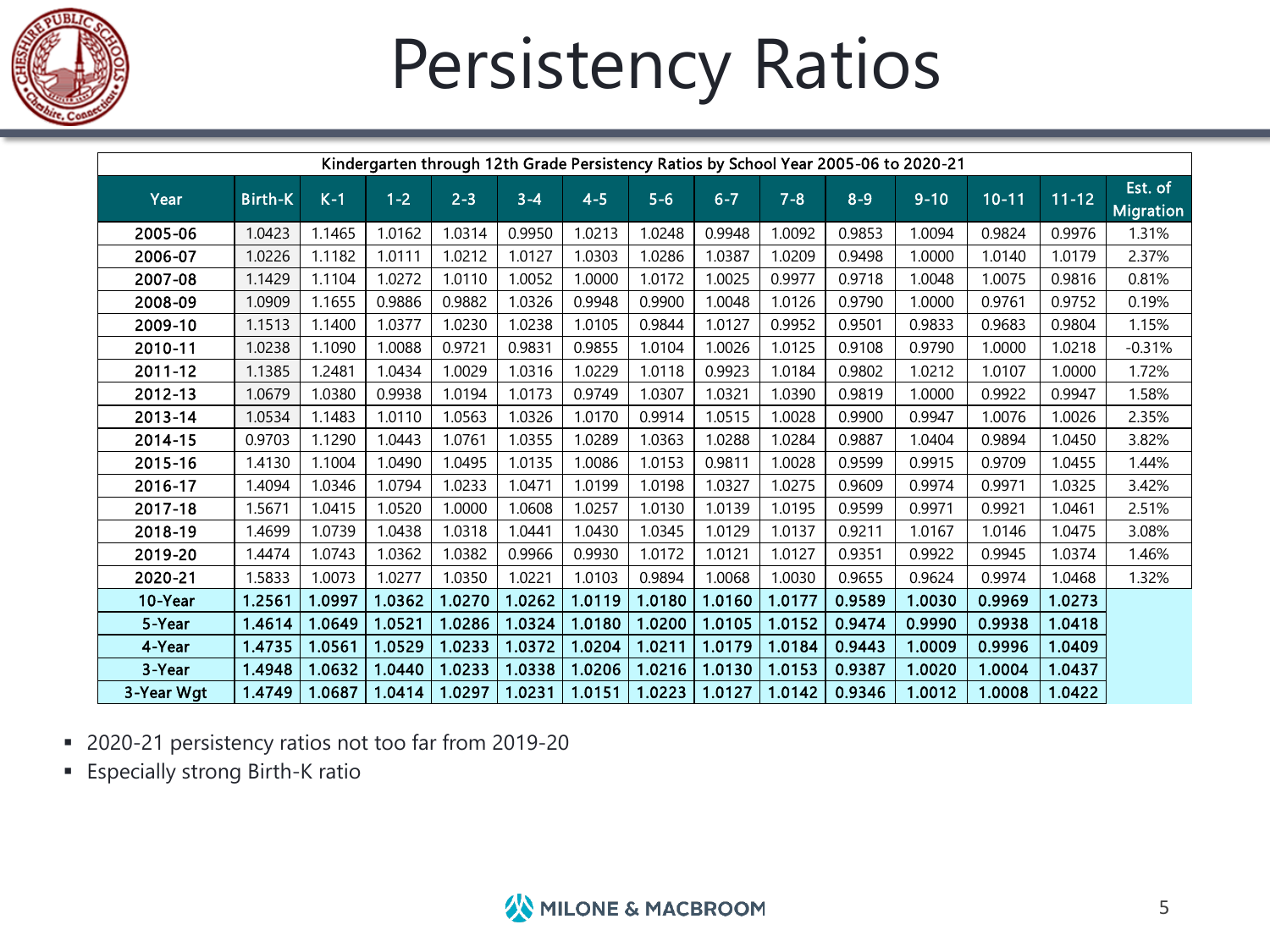

# Birth-K Persistency Ratios



- Full-day K introduced in 2014-15 changed Birth to K pattern
- § Normal to see year of implementation have a skewed Birth –K ratio
- Since 2015-16, however, highly consistent trend
- Births to K ratio over the last five years has averaged 1.46 or 146 kindergarteners enroll in CPS for every 100 births 5-years prior
- § This year Birth-K ratio reached highest level of the last decade

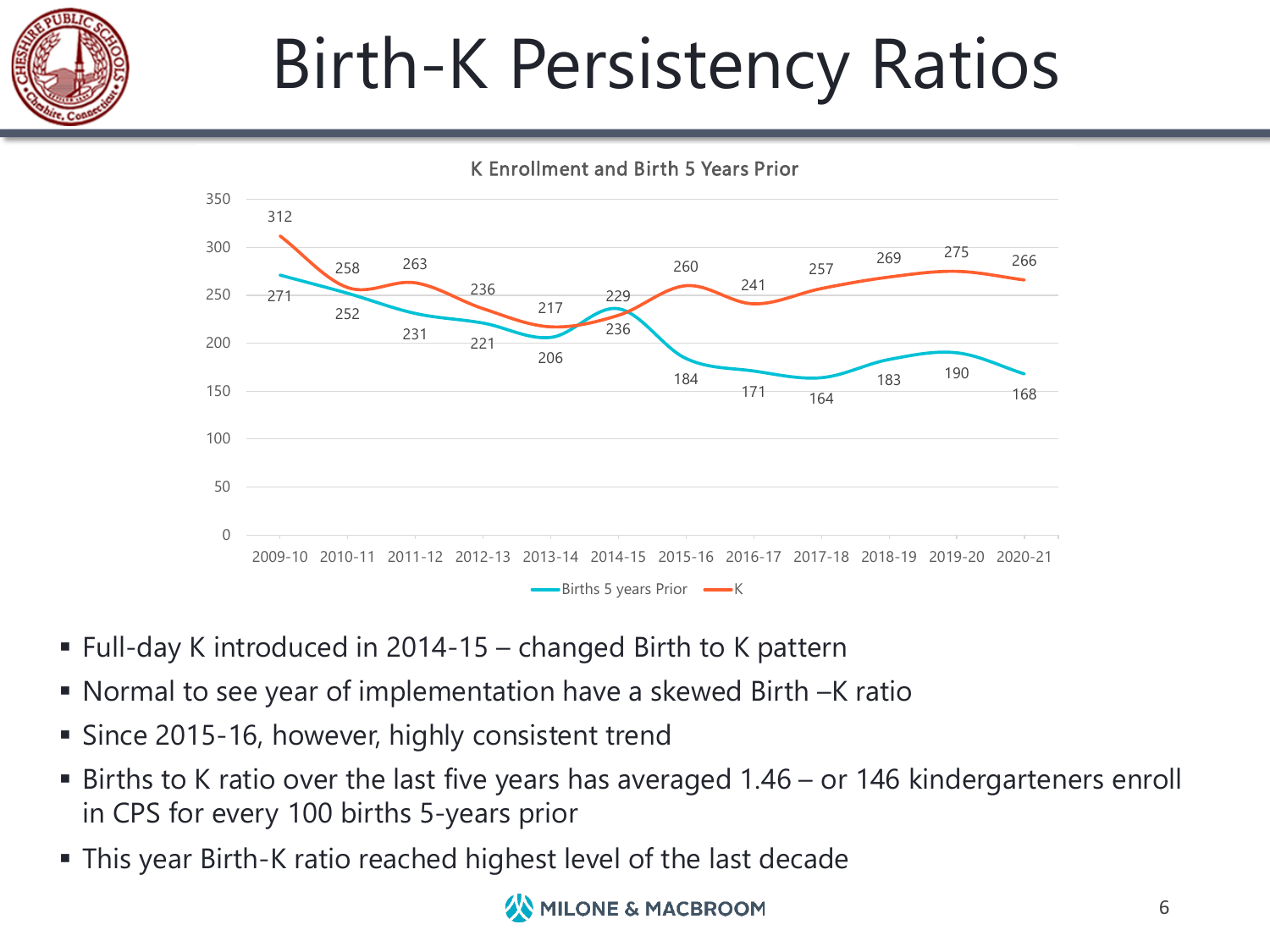

# Revised Districtwide Projections



- Note that 2020-21 persistency ratios were not included in the model due to influence of pandemic; however, they were used as starting point of projections for subsequent years
- **All models largely agree over the next five years, then vary on degree of rebound**
- High model is recommended for space planning purposes
- Low model largely in keeping with previous NESDEC projections

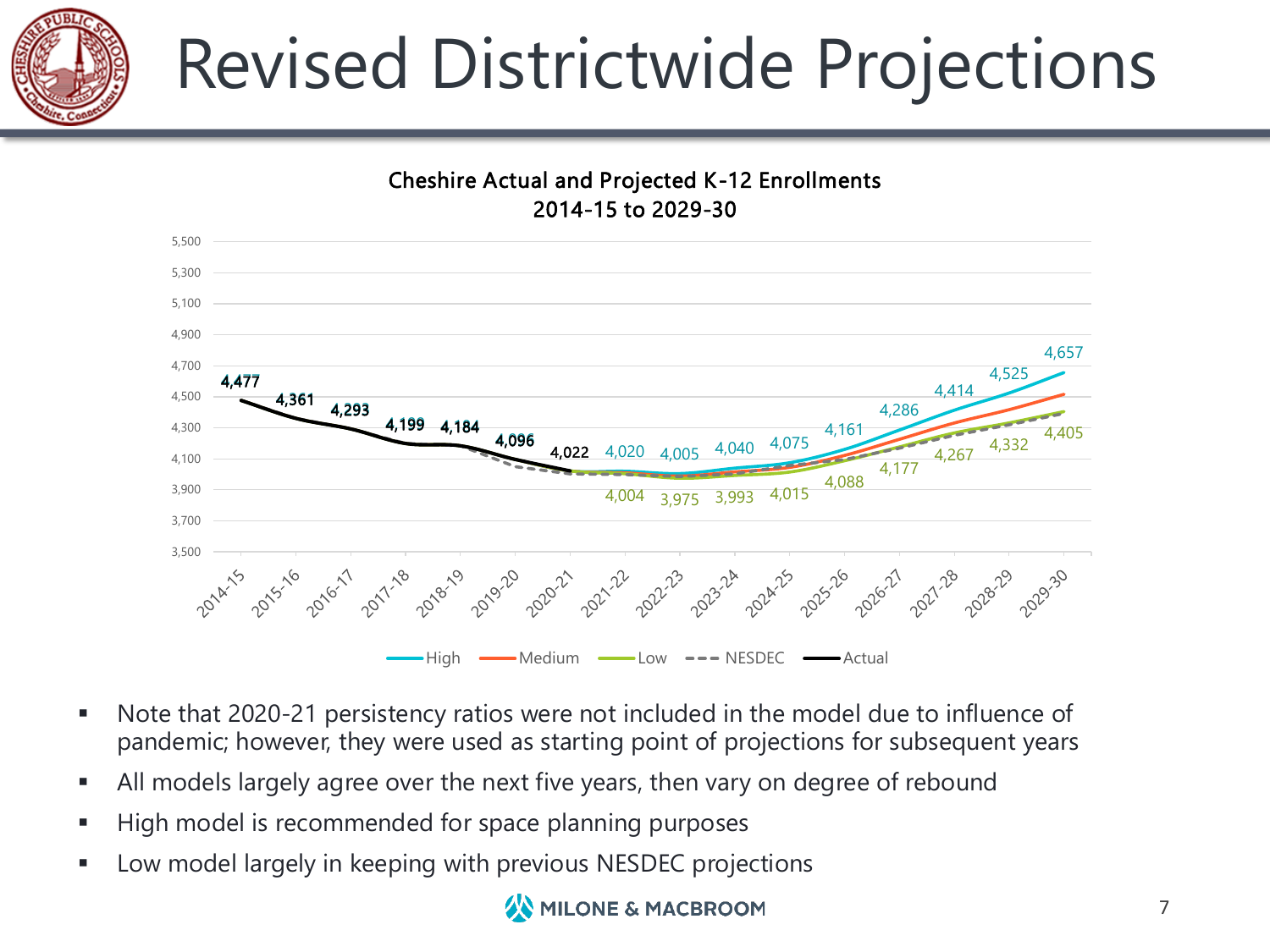

## Districtwide Projections

|           | Low Model Change Table from 19-20 |       |       |     |       |        |  |  |  |
|-----------|-----------------------------------|-------|-------|-----|-------|--------|--|--|--|
| Five Year | #                                 | $-79$ | -81   | 244 | $-38$ | $-287$ |  |  |  |
|           | %                                 | $-2%$ | $-2%$ | 11% | -6%   | $-25%$ |  |  |  |
| Ten Year  | #                                 | 311   | 309   | 419 | 102   | $-212$ |  |  |  |
|           | %                                 | 7%    | 7%    | 17% | 14%   | -17%   |  |  |  |

| Medium Model Change Table from 19-20 |   |       |        |     |       |        |  |
|--------------------------------------|---|-------|--------|-----|-------|--------|--|
| Five Year                            | # | -49   | -51    | 267 | $-36$ | -282   |  |
|                                      | % | $-1%$ | $-1\%$ | 12% | -6%   | $-24%$ |  |
| Ten Year                             | # | 422   | 420    | 503 | 119   | $-202$ |  |
|                                      | % | 9%    | 9%     | 20% | 15%   | $-16%$ |  |

|            | High Model Change Table from 19-20 |       |       |     |       |        |  |  |
|------------|------------------------------------|-------|-------|-----|-------|--------|--|--|
| Five Year! | #                                  | $-19$ | $-21$ | 289 | $-32$ | -278   |  |  |
|            | %                                  | 0%    | $-1%$ | 13% | $-5%$ | $-24%$ |  |  |
| Ten Year   | #                                  | 563   | 561   | 615 | 136   | $-190$ |  |  |
|            | %                                  | 12%   | 12%   | 24% | 17%   | $-15%$ |  |  |

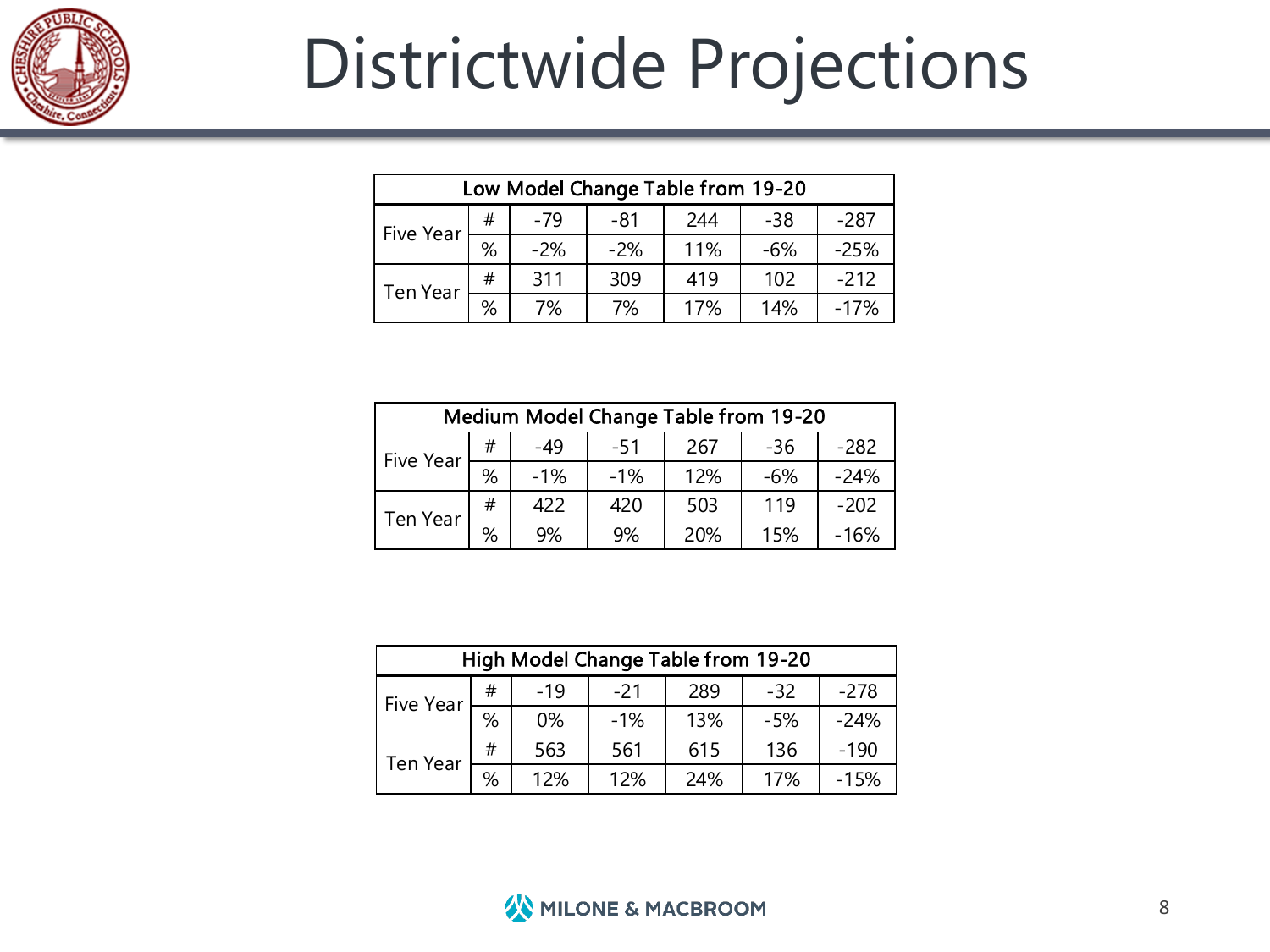

# Districtwide Projections (High)



PK-12 Actual and Projected Enrollment (2020-21 to 2029-30)

- High model projects 12% enrollment growth through 2029-30
- Elementary (K-6) enrollment to rebound first, with 13% growth in the first five years followed by middle and high school enrollments later in the projection horizon

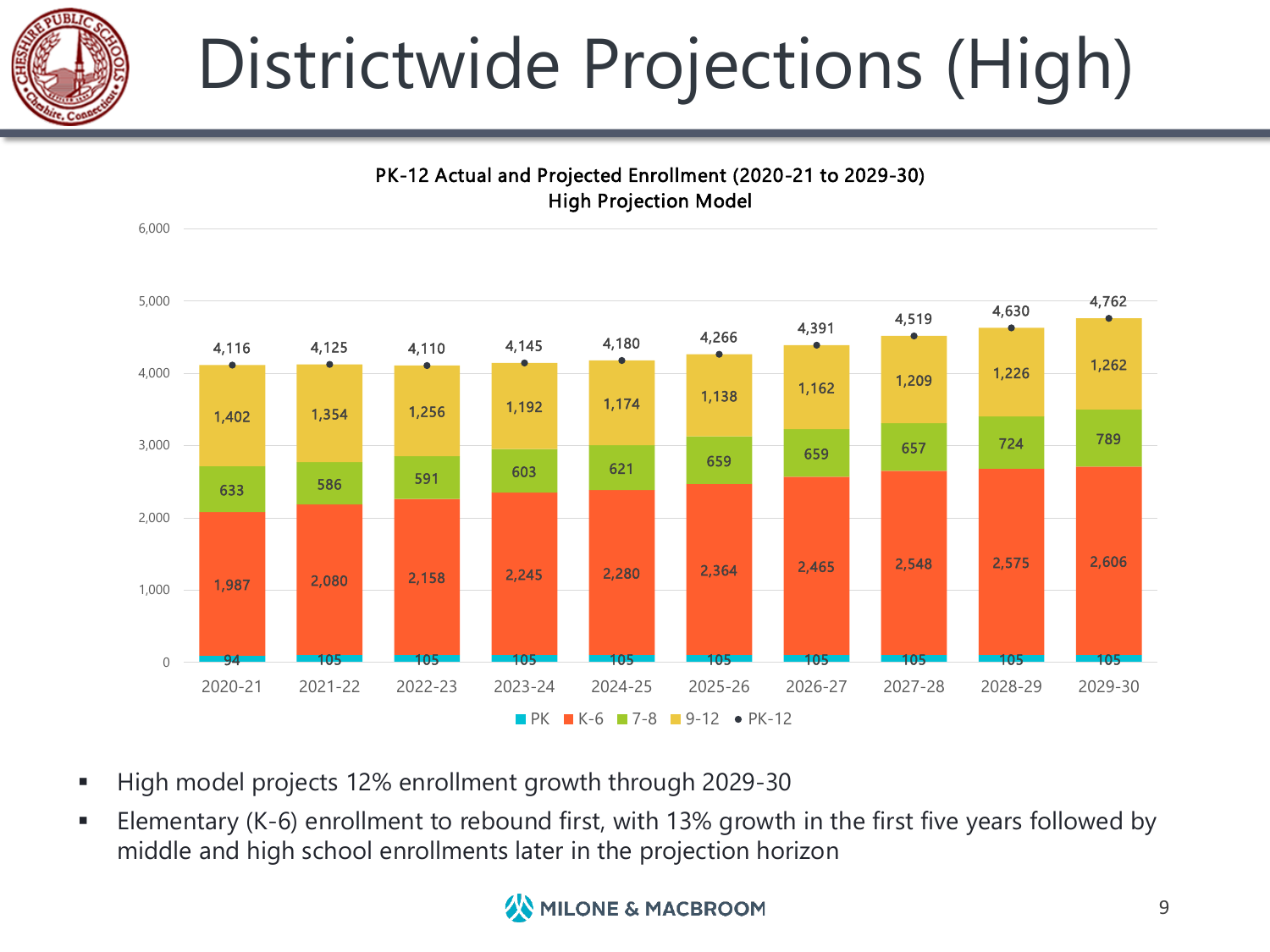

# Elementary Projections (High)

| School       | 14-15 | $15 - 161$ | $16 - 17$ | $17-18'$ | $18-19$ | 19-20 | $20 - 21$ | $21 - 22$ |       | $22 - 23   23 - 24  $ | $24 - 25$ |       | $ 25 - 26 26 - 27 $ |       | $ 27 - 28 28 - 29 $ | $29 - 30$ |
|--------------|-------|------------|-----------|----------|---------|-------|-----------|-----------|-------|-----------------------|-----------|-------|---------------------|-------|---------------------|-----------|
| Darcey       | 170   | 147        | 157       | 176      | 78      | 185   | 156       | 198       | 201   | 199                   | 184       | 207   | 209                 | 203   | 204                 | 206       |
| Chapman      | 350   | 344        | 323       | 313      | 312     | 315   | 320       | 345       | 364   | 385                   | 388       | 408   | 430                 | 440   | 445                 | 453       |
| Doolittle    | 502   | 480        | 464       | 456      | 444     | 436   | 433       | 423       | 442   | 469                   | 477       | 487   | 504                 | 545   | 550                 | 552       |
| Highland     | 768   | 751        | 722       | 721      | 743     | 721   | 746       | 782       | 814   | 850                   | 872       | 908   | 942                 | 963   | 973                 | 974       |
| Norton       | 447   | 445        | 418       | 400      | 425     | 415   | 403       | 437       | 442   | 447                   | 464       | 459   | 485                 | 502   | 508                 | 526       |
| <b>Total</b> | 2,237 | 167        | 2,084     | 2,066    | 2,102   | 2,072 | 2,058     | 2,185     | 2,263 | 2,350                 | 2,385     | 2,469 | 2,570               | 2,653 | 2,680               | 2,711     |

- § Significant uptick in births in 2016 through 2018 (209-212 birth annually) contributes to immediate and sustained projected increase
- § Delayed impact to Doolittle School because its Kindergarten class is not physically in the building
- All districts projected to grow; however, Chapman and Highland are projected to experience strongest growth trends

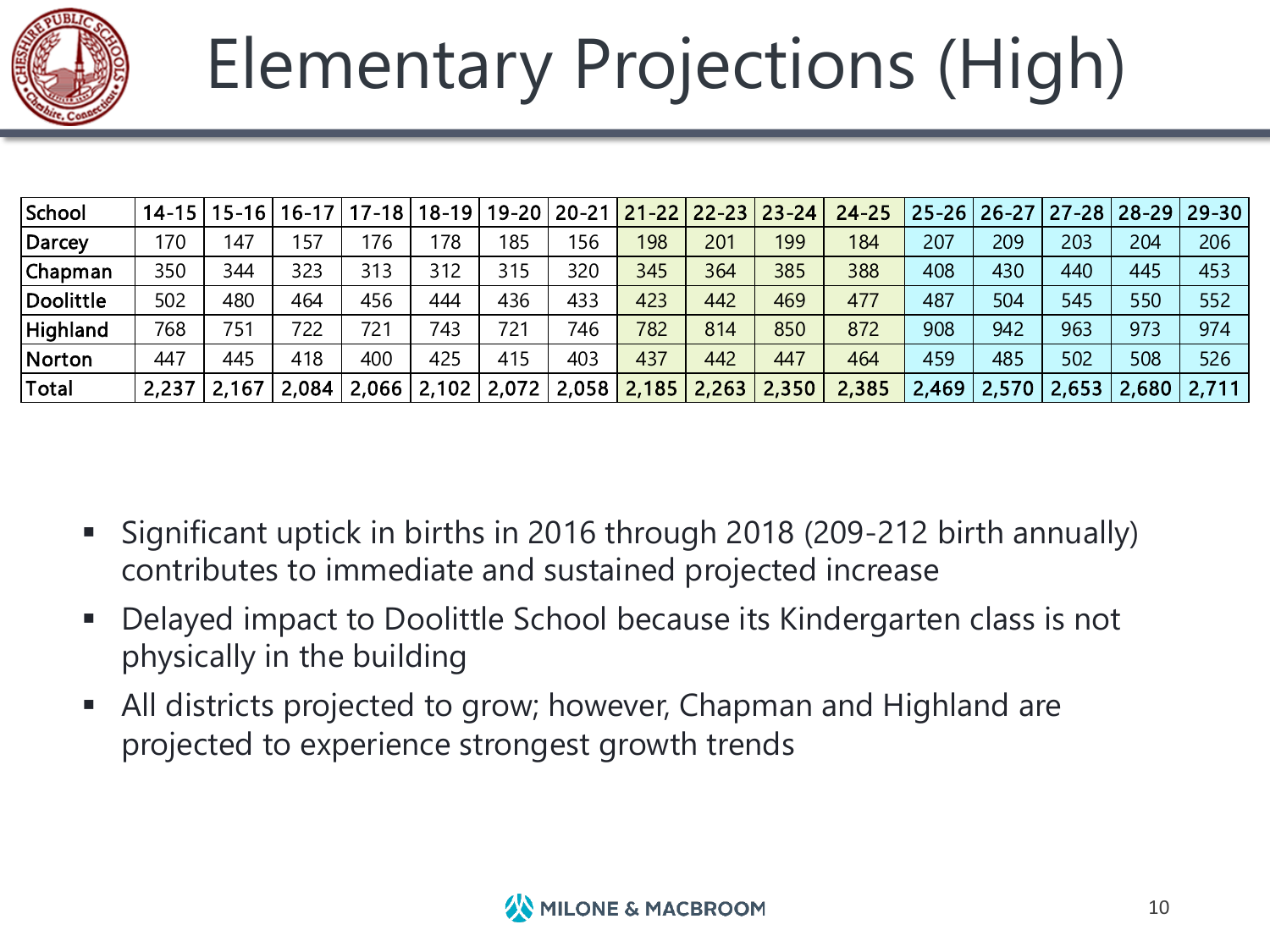

# School Capacities

- Reviewed prior studies
- Talked with building administrators on current programming and classroom use
- § Capacities largely in line with the Perkins Eastman 2016 study of "Practical School Capacities" and reflect current programming in buildings
- Noted increasing special education programming needs and subsequent need for appropriate spaces
- § Concerns beyond classroom availability due to core spaces and site constraints

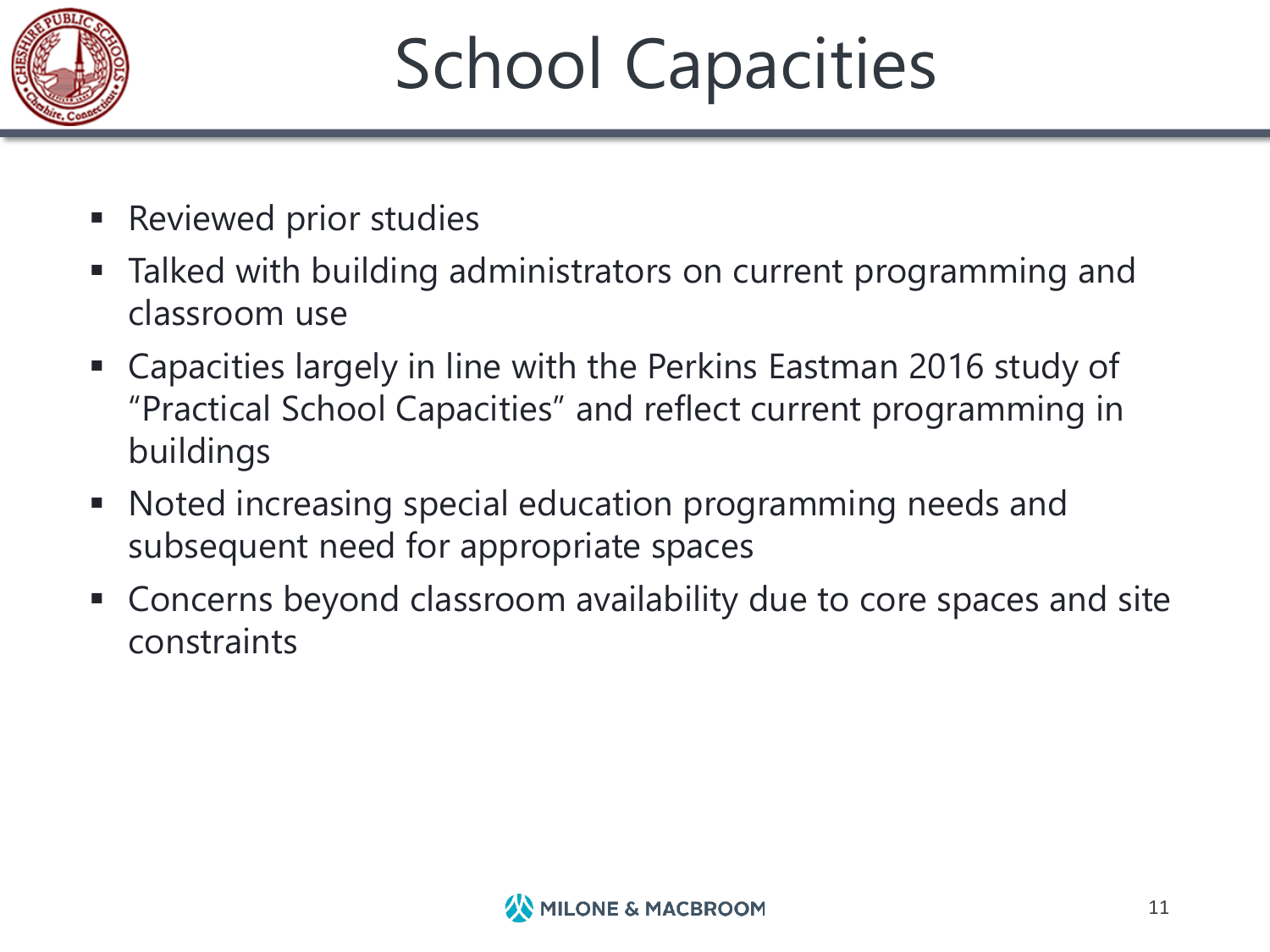

# Elementary School Capacities

| School            | Grade-Level<br>Classrooms | <b>Other Full-</b><br>Size Rooms<br>Contributing<br>to Enrollment | <b>Functional</b><br>Capacity |
|-------------------|---------------------------|-------------------------------------------------------------------|-------------------------------|
| Darcey            | 8                         |                                                                   | 180                           |
| Chapman           | 20                        |                                                                   | 411                           |
| <b>Doolittle</b>  | 27                        | 5                                                                 | 606                           |
| <b>Norton</b>     | 24                        |                                                                   | 494                           |
| <b>Highland</b>   | 39                        | 3                                                                 | 827                           |
| <b>Total PK-6</b> | 118                       | q                                                                 | 2,518                         |

- § Assumed average class sizes of 20-21 for regular ed, 8-15 for special ed and PK
- Darcey Mix of full and half-day PK, Intensive program and K. Several rooms in building currently devoted to Birth-3 program and 1 classroom used for parent center, reducing functional capacity numbers.
- Doolittle Special Ed and districtwide programs contributing towards enrollment (Bridges program). Note that Kindergarten not located in building.
- Highland Special Ed and districtwide programs contributing towards enrollment (autism program).
- § "Target" enrollments for elementary schools are usually 90% of capacity to ensure flexibility for accommodating enrollment bubbles

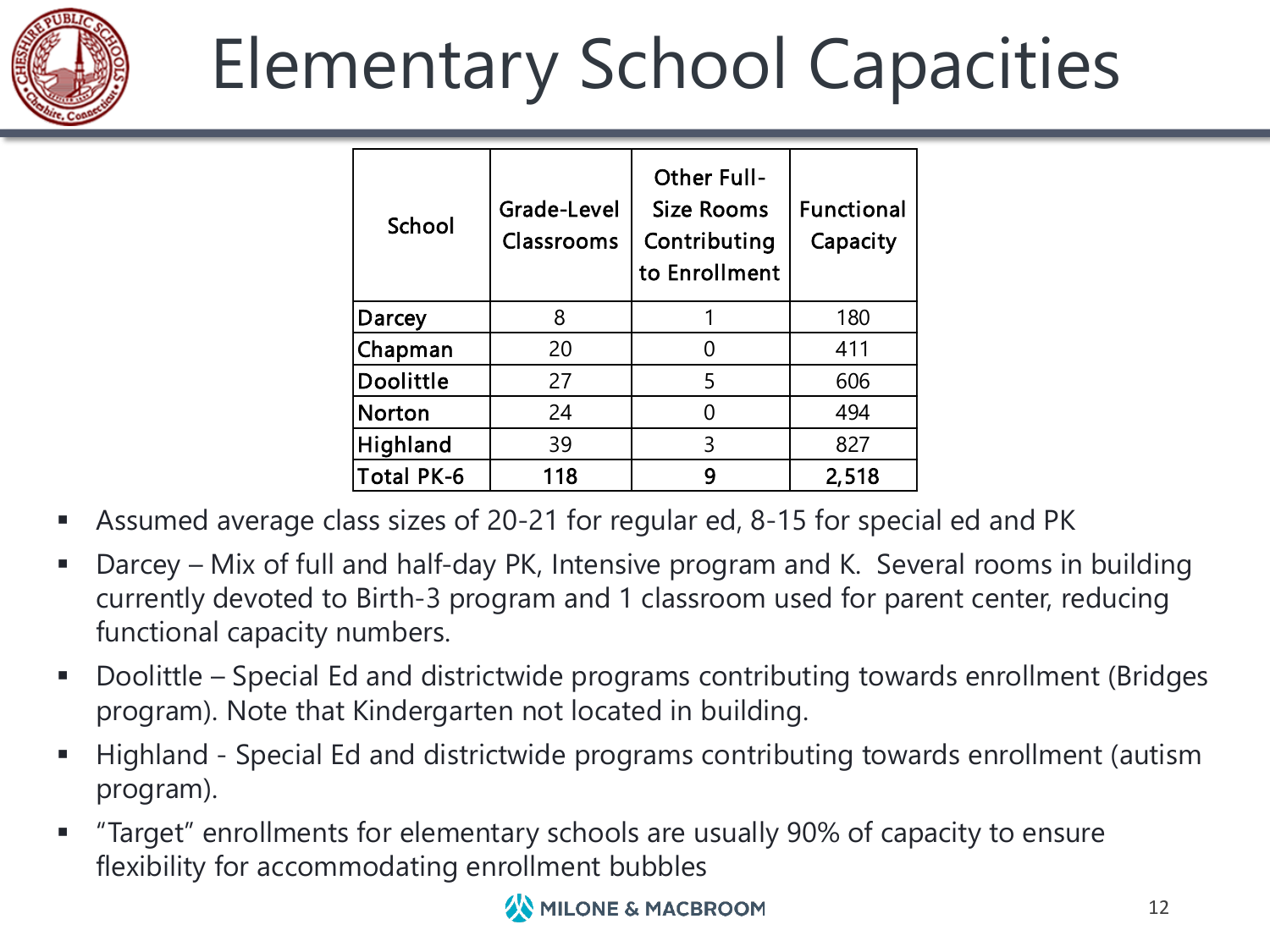

# Projected Elementary Utilization



- Elementary system currently operating within capacity and target enrollments with shifts in programming, such as Doolittle's K class at Darcey
- With projected rapid increase in enrollment, elementary system is projected to exceed target enrollment in 2023-24, and exceed the system's functional capacity in 2026-27, based on current programming

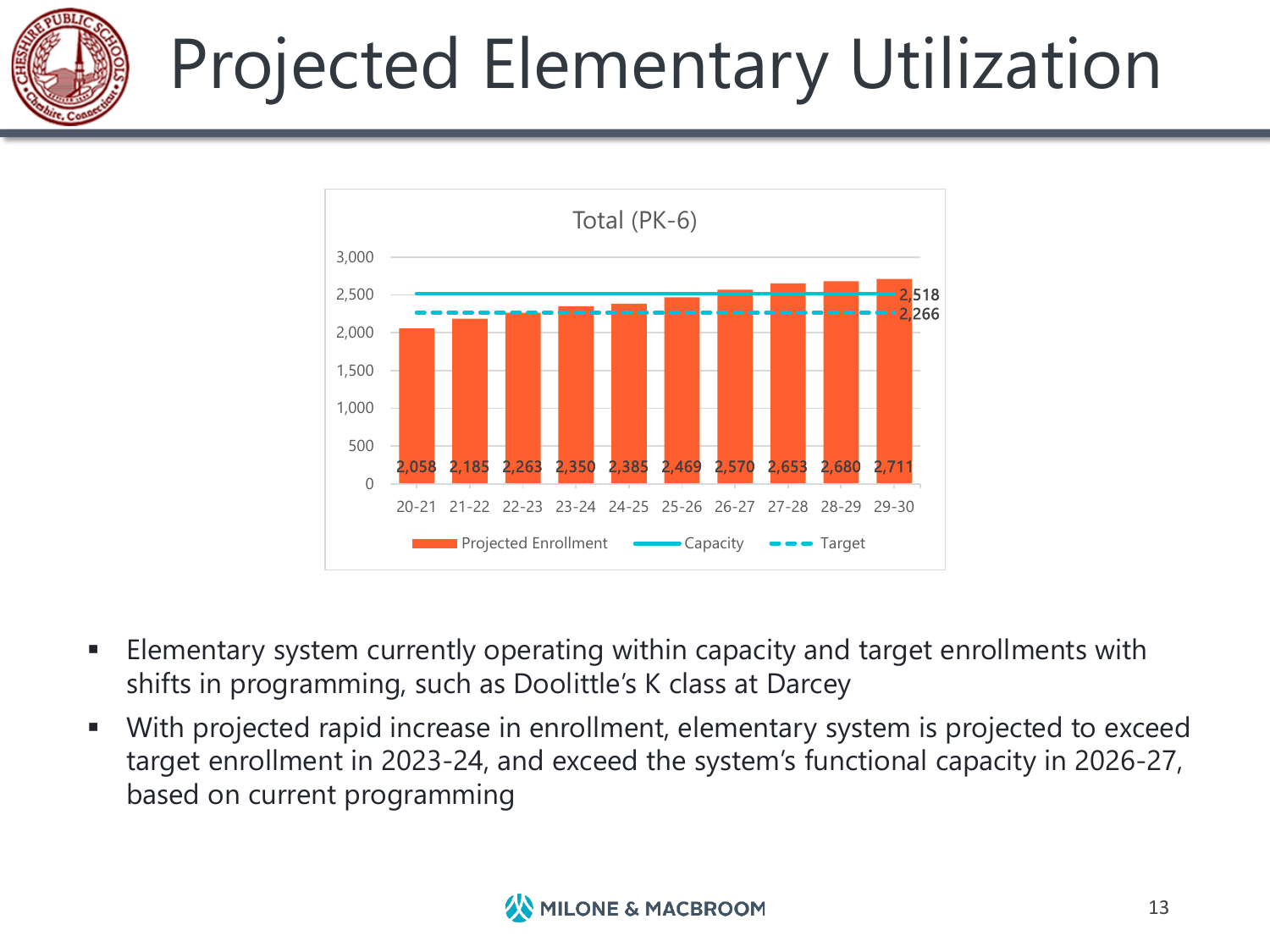

# Projected Elementary Utilization







Darcey projected to exceed target enrollment and functional capacity next year with the additional programming currently located in building



- § Chapman projected to exceed target in three years and capacity in six years
- § Doolittle projected to remain within target enrollment; however, this assumes its K class remains at **Darcey**
- Highland projected to exceed target next year and exceed functional capacity within three years
- § Norton projected to be roughly at targeted enrollment until it starts to exceed in 26-27, and approaches functional capacity by 29-30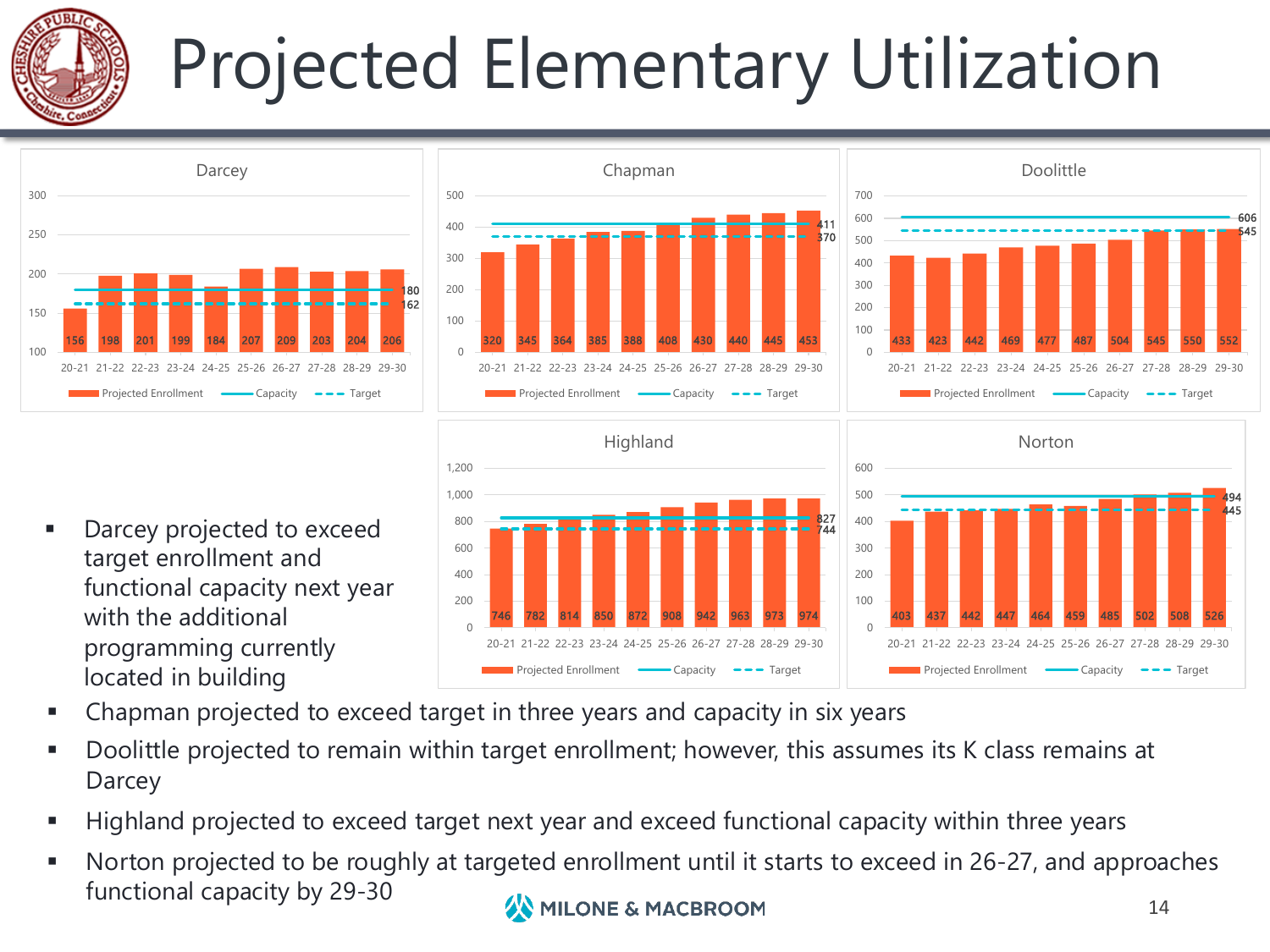

| School      | Grade-Level<br>Classrooms | <b>Functional</b><br>Capacity |
|-------------|---------------------------|-------------------------------|
| <b>Dodd</b> | 4ל                        | 906                           |
| CHS         |                           |                               |

§ Assumed average class sizes of 20 at middle school, and 17 at high school (due to electives)